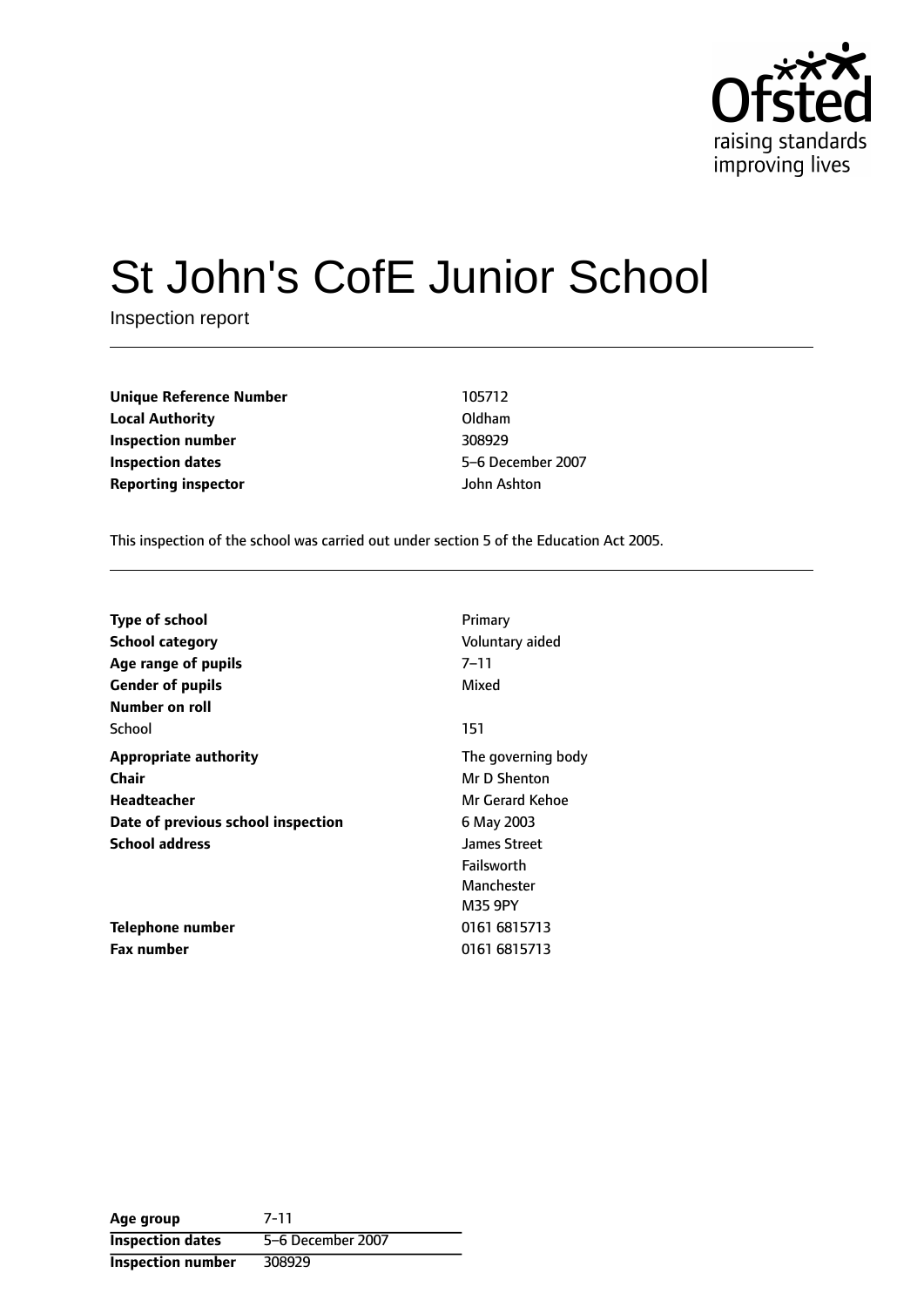.

© Crown copyright 2007

#### Website: www.ofsted.gov.uk

This document may be reproduced in whole or in part for non-commercial educational purposes, provided that the information quoted is reproduced without adaptation and the source and date of publication are stated.

Further copies of this report are obtainable from the school. Under the Education Act 2005, the school must provide a copy of this report free of charge to certain categories of people. A charge not exceeding the full cost of reproduction may be made for any other copies supplied.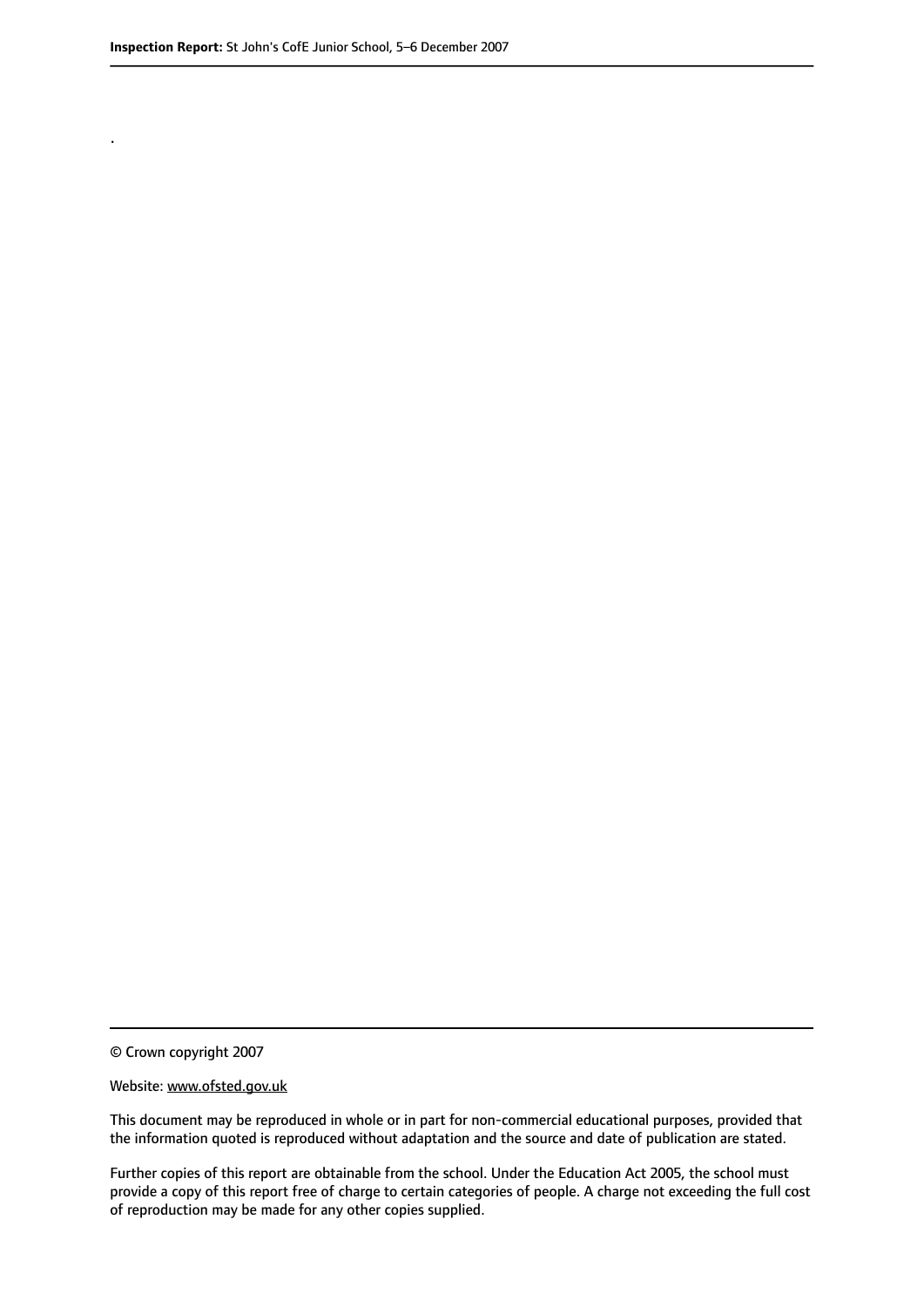## **Introduction**

The inspection was carried out by two Additional Inspectors.

#### **Description of the school**

St John's is a smaller than average voluntary aided Church of England junior school. The school serves a mixed area of council and private housing. The school community is 95% White British. Below average proportions of pupils are eligible for free school meals or have learning difficulties and/or disabilities. The school has National Healthy School status.

#### **Key for inspection grades**

| Satisfactory |
|--------------|
| Inadequate   |
|              |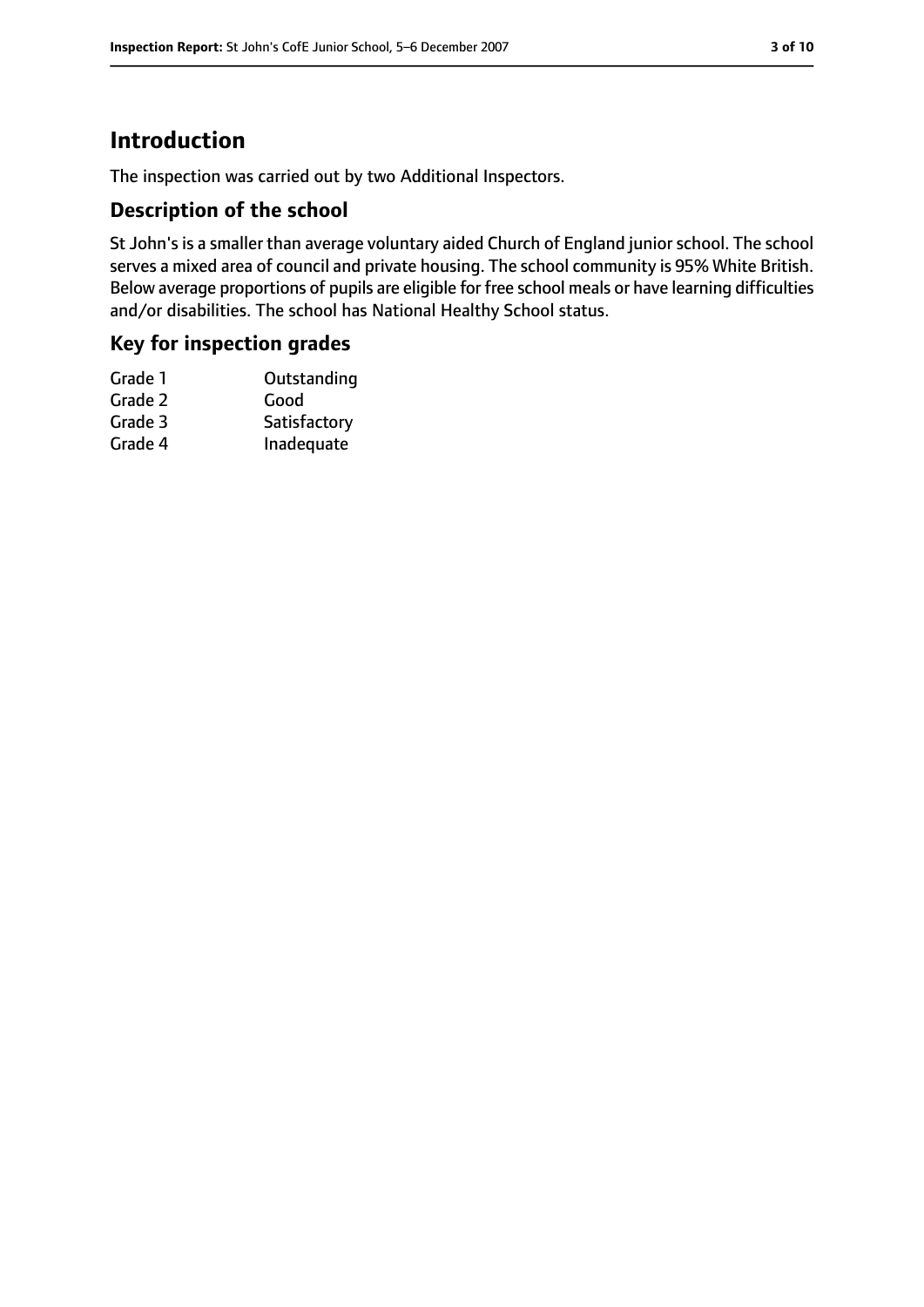# **Overall effectiveness of the school**

#### **Grade: 3**

St John's Church of England Junior School provides a satisfactory level of education.

Pupils make satisfactory progress as they move through the school and standards are broadly average when pupils leave at the end of Year 6. Standards in English have been the best and science the weakest of the three core subjects (English, mathematics and science) in recent years. This was mainly because of the shortage of teaching time science received. Steps have been taken to put this right. The main reason why progress overall is satisfactory rather than good is because the quality of teaching and learning is inconsistent through the school. Lessons are conscientiously prepared and managed well, but tasks set are not always matched closely enough to pupils' different abilities. This is particularly the case in Years 3 and 5. The result is that some middle and higher attainers are not always challenged appropriately because too much teaching is aimed at the whole class, as if the pupils were all at the same level.

Parents have mixed feelings about the school. They like it because they feel that their children are happy and feel safe. Many are pleased with the new leadership's welcoming and friendly approach. However, they are less pleased with the large class sizes and with the behaviour of a very few pupils.

Pupils say that they enjoy being at school. Typical comments are that, 'Some lessons are quite fun and teachers help us when we get stuck'. This is not always the case, however. Analysis of pupils' books shows that they are not given clear information about what they are already doing well and what they need to do next so that they can make faster progress. Pupils' personal development is satisfactory. They are appropriately prepared for the next stage of their education. They have positive attitudes to their work and say that they feel safe at school. Pupils' understanding of how to keep fit and healthy has improved recently. Older pupils play a satisfactory role in helping the school community. In the main, pupils behave satisfactorily but some get restless when lessons are less interesting or when they are insufficiently supported.

Leadership and management are satisfactory overall. The school's senior leadership and governors have a clear understanding of the 'big picture' in terms of the school's effectiveness and its current state of development. This means that the school's self-evaluation is satisfactory. The headteacher's welcoming and inclusive approach is involving middle leadership much more in the running of the school. However, plans to develop the school further do not concentrate sufficiently on raising standards and the quality of learning. Some of the school's most valuable resources, the non-teaching staff, are not consistently used to best effect. Governors are very supportive, but agree that they do not sufficiently challenge senior managers about the school's performance.

## **What the school should do to improve further**

- Ensure teachers plan activities which better match the abilities of all pupils, to accelerate their rate of progress.
- Provide pupils with clear quidance about what they are doing well and what they need to do next to improve.
- Sharpen school development plans so that they rigorously focus on raising standards and improving the quality of pupils' learning.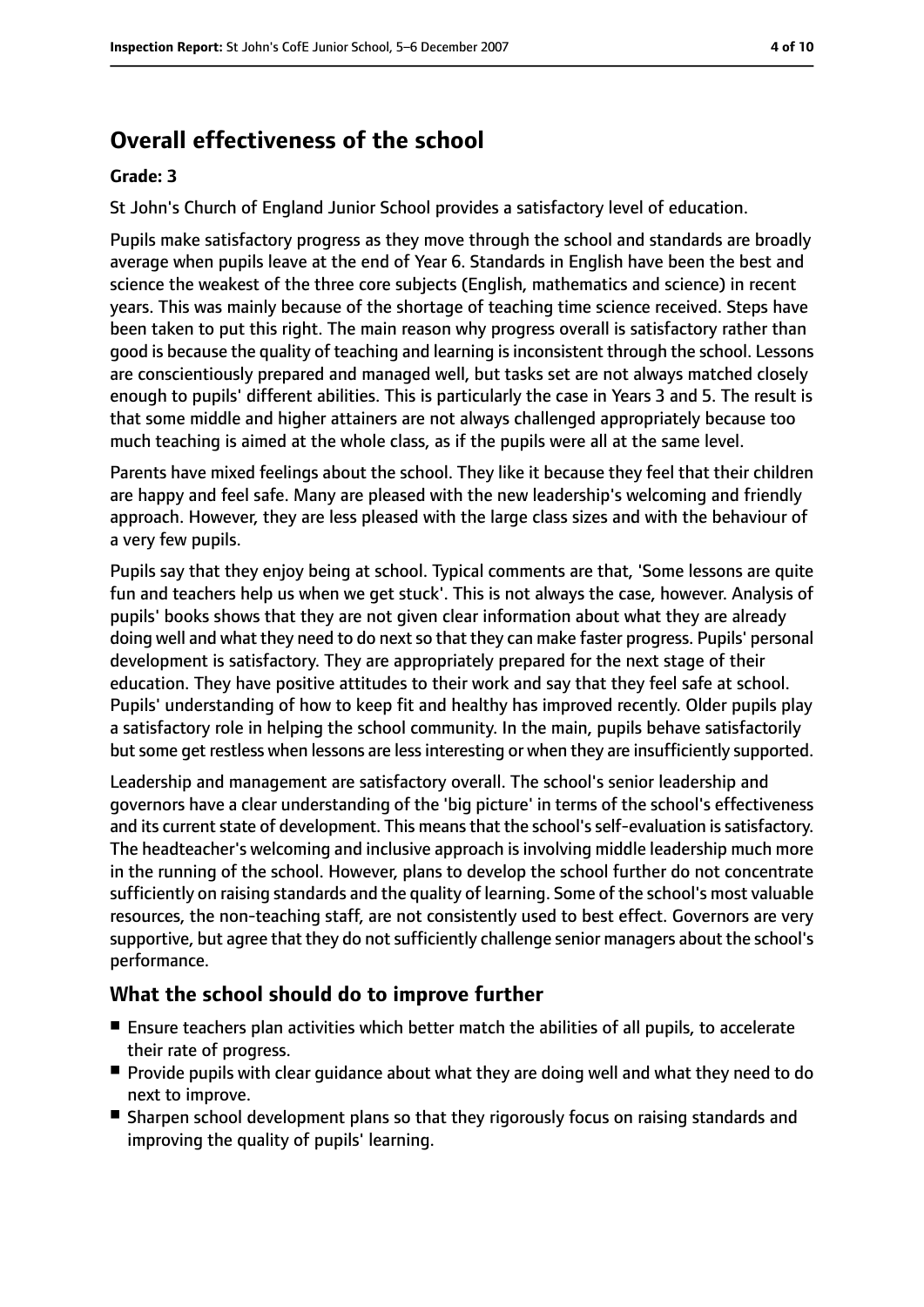A small proportion of the schools whose overall effectiveness is judged satisfactory but which have areas of underperformance will receive a monitoring visit by an Ofsted inspector before their next section 5 inspection.

## **Achievement and standards**

#### **Grade: 3**

Pupils make satisfactory progress overall as they move through the school. They make better progress in Years 5 and 6 than they do in Years 3 and 4. By the time pupils leave the school, standards overall are broadly average. Pupils with learning difficulties and/or disabilities make satisfactory progress owing to the extra support many receive. In some classes, however, there are several other pupils who do not progress as well as they should because their work is not matched closely enough to their needs. Results in science have been the weakest of the three core subjects in recent years, but standards have recently begun to improve now that science is given more teaching time. However, pupils' exercise books show that their experience of predicting and carrying out fair tests is very limited.

## **Personal development and well-being**

#### **Grade: 3**

The pupils like their school. They are enthusiastic, most work hard and cooperate well with each other and with the adults who look after them. Their spiritual, moral, and social development is good, but their cultural awareness is not as well developed. Pupils understand how to keep healthy. Their keen awareness of what constitutes a healthy lifestyle was a contributory factor in the school's recent receipt of the Healthy School Award and they keenly support extra-curricular sporting activities. Pupils say that they feel safe in school and know who to turn to if they need help. Most behave well. However, a few tend to be rather boisterous, particularly at playtimes. Behaviour is improving because of the help and support those few pupils, who sometimes find behaving sensibly more difficult, receive. Pupils say they hope that membership of the school council will strengthen their voice in the school. Attendance is above average. Pupils enjoy taking part in mini-enterprise projects and although this is at an early stage they are beginning to develop a sound awareness of how business works. Their satisfactory literacy and numeracy skills equip them adequately for the next stage of their education.

## **Quality of provision**

## **Teaching and learning**

#### **Grade: 3**

The quality of teaching and learning is satisfactory overall but ranges between good and inadequate. Where teaching is good, lessons are conscientiously prepared, with lots of useful detail. Teachers manage learning well, which resultsin pupils working consistently hard. Learning objectives are explained at the beginning of lessons and pupils have the opportunity to reflect on whether they have met them. In these lessons, pupils have very positive attitudes to their learning. They respond well to teachers' questions and confidently ask for help when they are unclear about what to do. Where teaching has weaknesses, teachers talk for too long and too often to the whole class as if the pupils were all at the same level of understanding. Some pupils who could cope with more challenging work can become restless and as a result they sometimes misbehave. Classrooms are not always organised in such a way that it is easy for pupils to work together, to share and discuss ideas or for the best use to be made of teaching assistants. The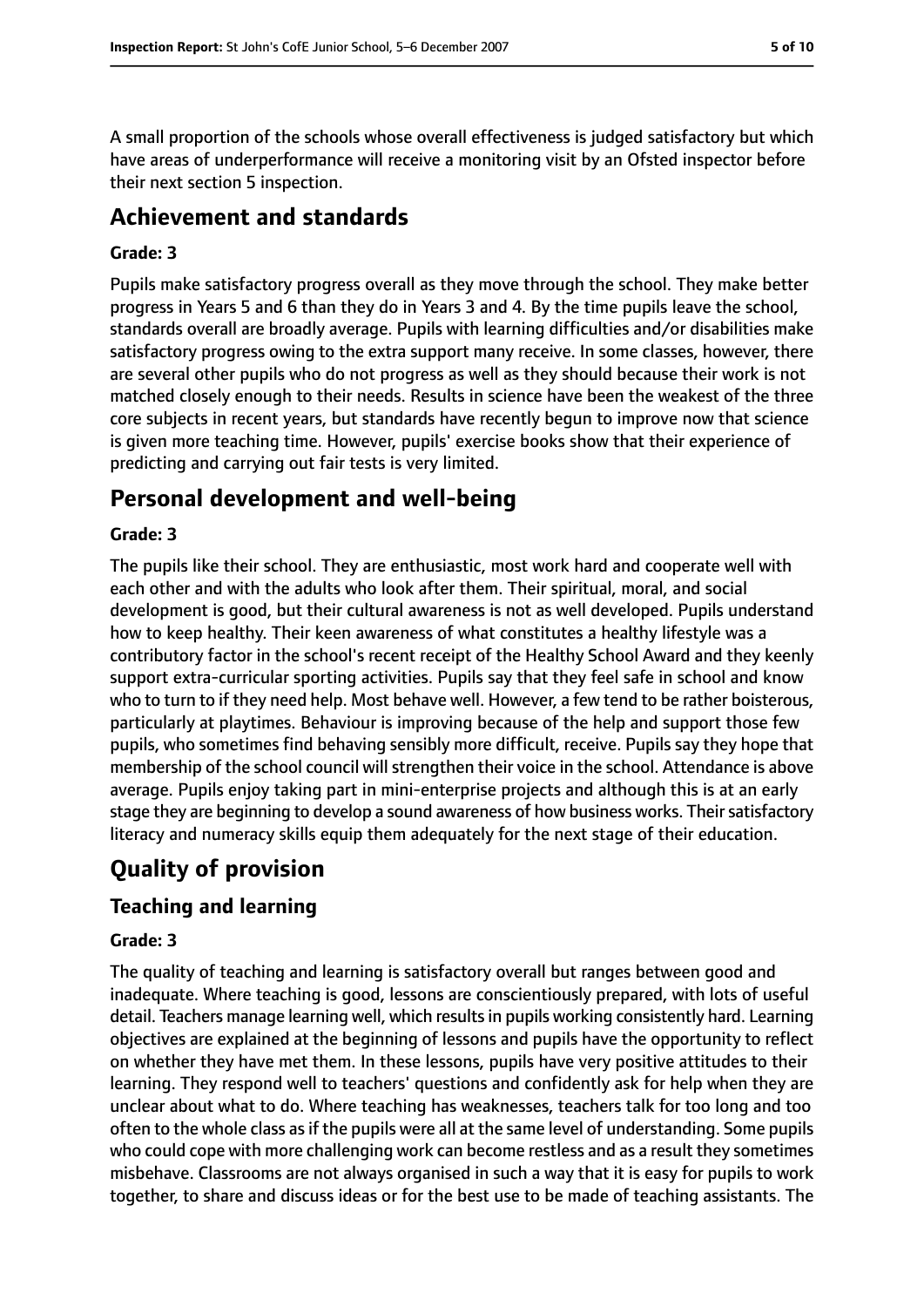quality of teachers' marking varies. Where good, pupils are left in no doubt about what they have done well and how to improve. However, not all teachers follow this good practice.

#### **Curriculum and other activities**

#### **Grade: 3**

Since September 2007, the organisation of the curriculum has significantly improved. Pupils' learning is enriched by the teaching of Spanish and a satisfactory range of other out-of-class activities. These include visits to interesting locations in the local area and visitors, such as musicians and sports coaches, come into the school. The school is careful to ensure that all pupils have the opportunity to become involved in the good range of extra-curricular activities on offer. As part of the personal social and health education programme, pupils appropriately follow courses on safety, relationships and drugs awareness. Provision for pupils with learning difficulties and/or disabilities is satisfactory. Most are adequately supported, with appropriate individual education plans containing achievable targets. Provision, however, for middle- and higher-attaining pupils is not always as good as it could be. This is because curricular plans do not take sufficient account of the range of abilities in each class. The school is rightly investigating ways of improving pupil's play areas, which at present are rather nondescript and uninspiring.

#### **Care, guidance and support**

#### **Grade: 3**

Safeguarding procedures comply with the latest guidelines. In September 2007, an efficient system to track pupils' progress was put in place. Although this is a useful tool, its full impact is yet to be seen. Pupils are beginning to be aware of targets for academic improvement, but not all have a precise knowledge of what they are aiming for. This is because many opportunities for teachers to give advice through their marking are missed. Effective strategies are in place for the early identification of pupils who may be in need of additional support. The school works effectively to support those pupils with learning difficulties and/or disabilities, and those with emotional and behavioural difficulties. It has an effective system to ensure good attendance.

## **Leadership and management**

#### **Grade: 3**

Leadership and management are in a period of transition. The new headteacher has made a satisfactory start in the diagnosis of the relative strengths and weaknesses of the school's curriculum and organisation. His open and friendly approach makes everyone feel welcome to and comfortable in the school. Other senior leaders and curriculum coordinators feel valued and are becoming more involved in checking the quality of pupils' learning in their subjects. Some important steps have already been taken, for example in the reorganisation and improvement of aspects of the curriculum. The school's self-evaluation, which is accurate in many respects, is, however, too generous in other areas. For example, it judges the school's capacity to bring about much needed improvements as good, but this has yet to be securely demonstrated. School development plans are not yet focused sufficiently on raising standards and improving the quality of pupils' learning across the school. The school's finances are healthy and in good order. Governors are very supportive but are not yet challenging the school sufficiently about weaker aspects of the school's performance.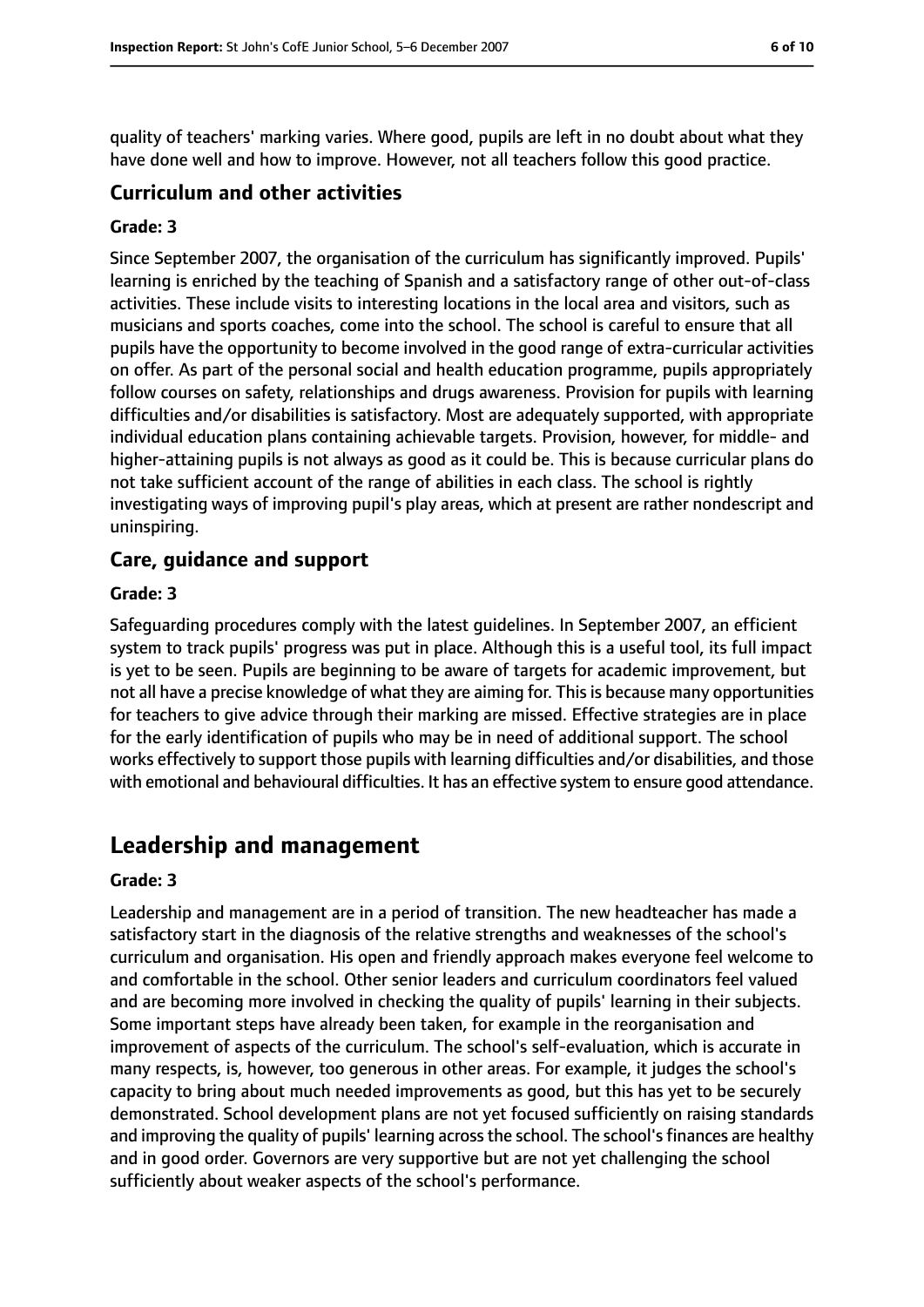**Any complaints about the inspection or the report should be made following the procedures set out in the guidance 'Complaints about school inspection', which is available from Ofsted's website: www.ofsted.gov.uk.**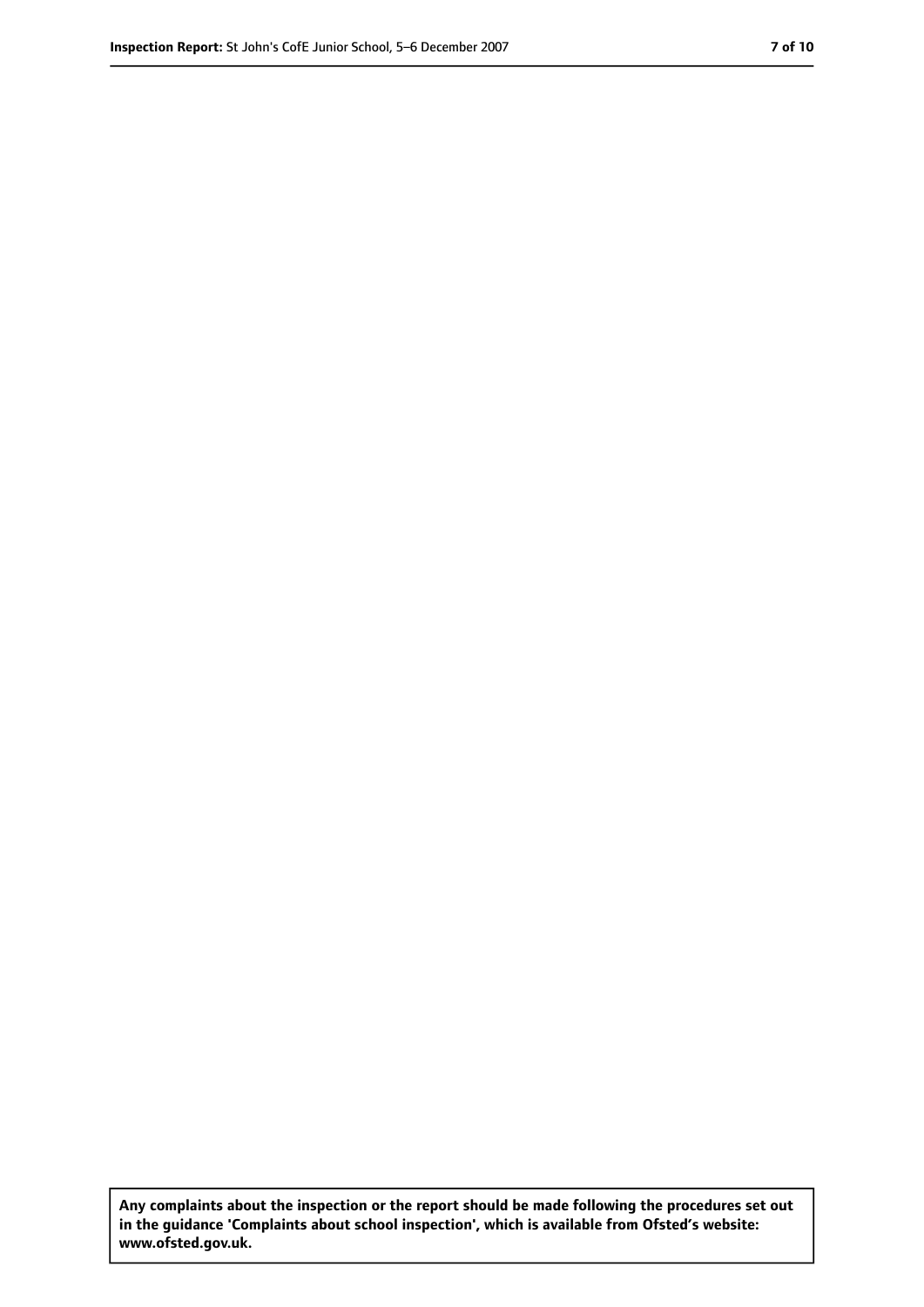#### **Annex A**

## **Inspection judgements**

| Key to judgements: grade 1 is outstanding, grade 2 good, grade 3 satisfactory, and | <b>School</b>  |
|------------------------------------------------------------------------------------|----------------|
| grade 4 inadequate                                                                 | <b>Overall</b> |

## **Overall effectiveness**

| How effective, efficient and inclusive is the provision of education, integrated<br>care and any extended services in meeting the needs of learners? |     |
|------------------------------------------------------------------------------------------------------------------------------------------------------|-----|
| Effective steps have been taken to promote improvement since the last<br>inspection                                                                  | Yes |
| How well does the school work in partnership with others to promote learners'<br>well-being?                                                         |     |
| The capacity to make any necessary improvements                                                                                                      |     |

#### **Achievement and standards**

| How well do learners achieve?                                                                               |  |
|-------------------------------------------------------------------------------------------------------------|--|
| The standards <sup>1</sup> reached by learners                                                              |  |
| How well learners make progress, taking account of any significant variations between<br>groups of learners |  |
| How well learners with learning difficulties and disabilities make progress                                 |  |

## **Personal development and well-being**

| How good is the overall personal development and well-being of the<br>learners?                                  |   |
|------------------------------------------------------------------------------------------------------------------|---|
| The extent of learners' spiritual, moral, social and cultural development                                        |   |
| The extent to which learners adopt healthy lifestyles                                                            |   |
| The extent to which learners adopt safe practices                                                                |   |
| How well learners enjoy their education                                                                          | 3 |
| The attendance of learners                                                                                       |   |
| The behaviour of learners                                                                                        |   |
| The extent to which learners make a positive contribution to the community                                       | 3 |
| How well learners develop workplace and other skills that will contribute to<br>their future economic well-being |   |

#### **The quality of provision**

| How effective are teaching and learning in meeting the full range of the<br>learners' needs?            |  |
|---------------------------------------------------------------------------------------------------------|--|
| How well do the curriculum and other activities meet the range of needs  <br>and interests of learners? |  |
| How well are learners cared for, guided and supported?                                                  |  |

 $^1$  Grade 1 - Exceptionally and consistently high; Grade 2 - Generally above average with none significantly below average; Grade 3 - Broadly average to below average; Grade 4 - Exceptionally low.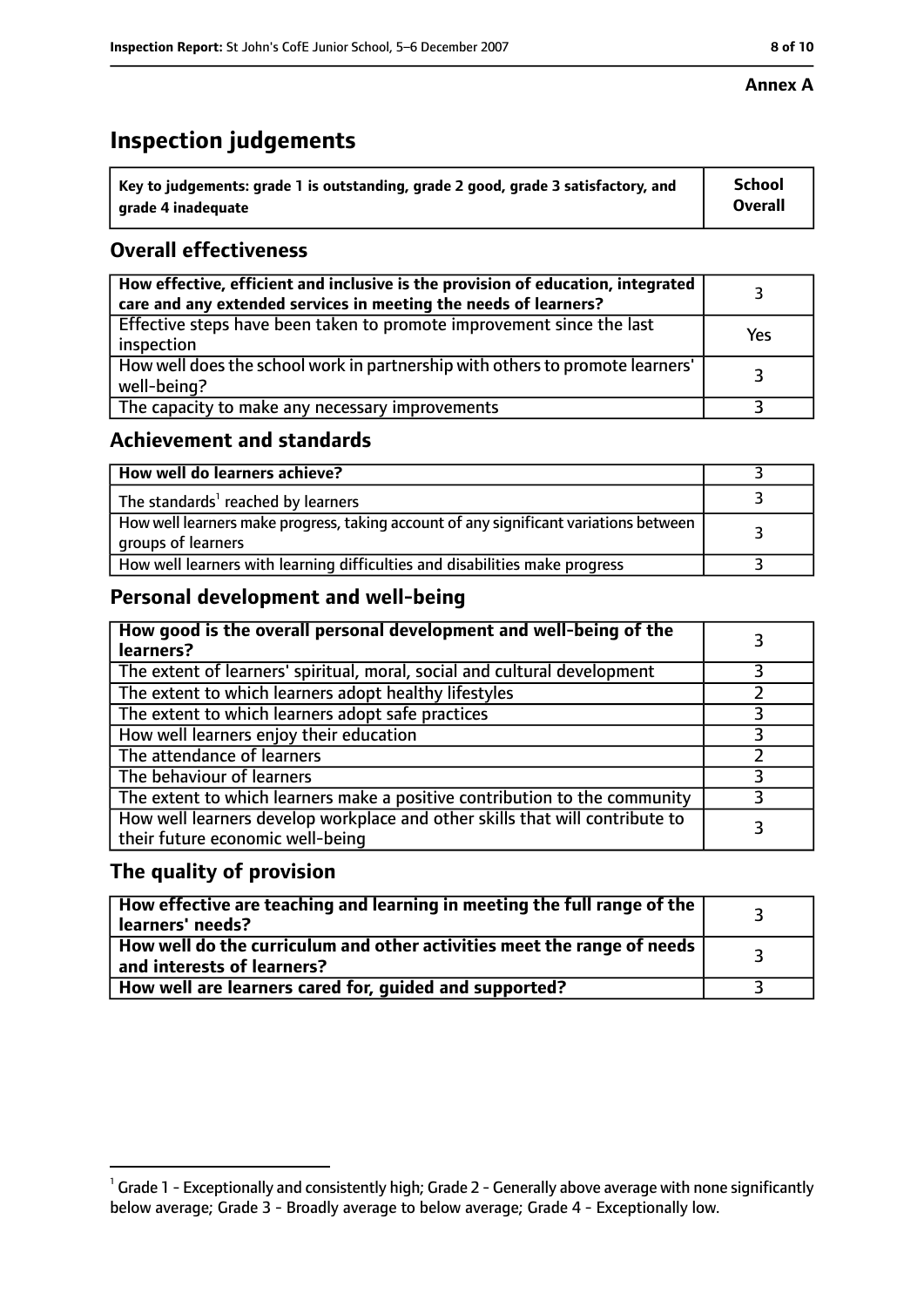## **Leadership and management**

| How effective are leadership and management in raising achievement<br>and supporting all learners?                                              |     |
|-------------------------------------------------------------------------------------------------------------------------------------------------|-----|
| How effectively leaders and managers at all levels set clear direction leading<br>to improvement and promote high quality of care and education |     |
| How effectively leaders and managers use challenging targets to raise standards                                                                 | 3   |
| The effectiveness of the school's self-evaluation                                                                                               |     |
| How well equality of opportunity is promoted and discrimination tackled so<br>that all learners achieve as well as they can                     |     |
| How effectively and efficiently resources, including staff, are deployed to<br>achieve value for money                                          | 3   |
| The extent to which governors and other supervisory boards discharge their<br>responsibilities                                                  | 3   |
| Do procedures for safequarding learners meet current government<br>requirements?                                                                | Yes |
| Does this school require special measures?                                                                                                      | No  |
| Does this school require a notice to improve?                                                                                                   | No  |